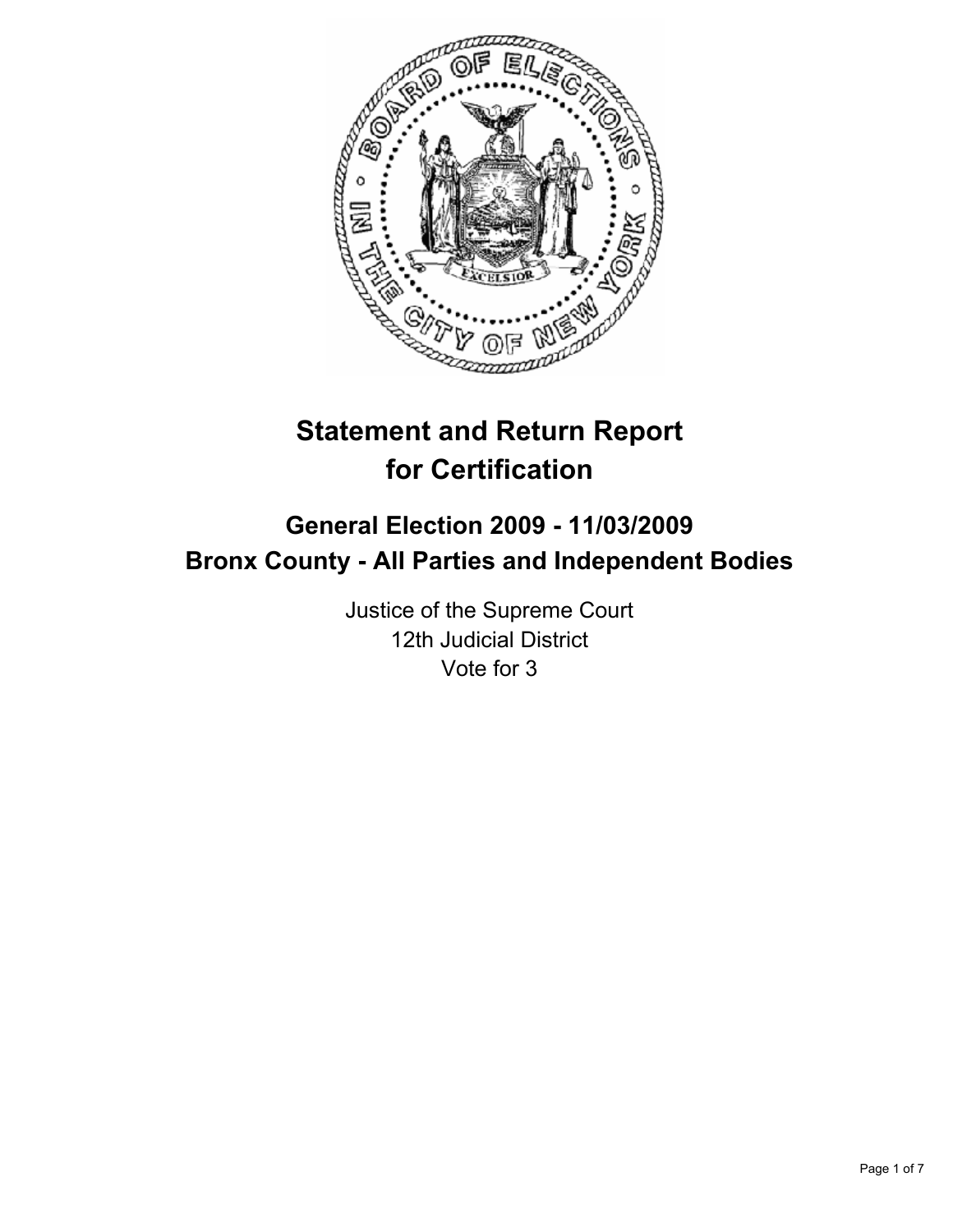

| <b>PUBLIC COUNTER</b>               | 13,844 |
|-------------------------------------|--------|
| <b>EMERGENCY</b>                    | 38     |
| ABSENTEE/MILITARY                   | 129    |
| <b>AFFIDAVIT</b>                    | 228    |
| <b>Total Ballots</b>                | 14,239 |
| LUCINDO SUAREZ (DEMOCRATIC)         | 7,257  |
| JOHN H WILSON (REPUBLICAN)          | 874    |
| JOHN H WILSON (CONSERVATIVE)        | 198    |
| SHARON A M AARONS (DEMOCRATIC)      | 6,843  |
| LORAINE CORSA (CONSERVATIVE)        | 287    |
| KENNETH THOMPSON JR. (DEMOCRATIC)   | 7,185  |
| KENNETH THOMPSON JR. (CONSERVATIVE) | 273    |
| <b>Total Votes</b>                  | 22,917 |
| Unrecorded                          | 19,800 |

#### **Assembly District 77**

| <b>PUBLIC COUNTER</b>               | 11,024 |
|-------------------------------------|--------|
| <b>EMERGENCY</b>                    | 2      |
| ABSENTEE/MILITARY                   | 168    |
| <b>AFFIDAVIT</b>                    | 172    |
| <b>Total Ballots</b>                | 11,366 |
| LUCINDO SUAREZ (DEMOCRATIC)         | 6,105  |
| JOHN H WILSON (REPUBLICAN)          | 457    |
| JOHN H WILSON (CONSERVATIVE)        | 83     |
| SHARON A M AARONS (DEMOCRATIC)      | 5,961  |
| LORAINE CORSA (CONSERVATIVE)        | 87     |
| KENNETH THOMPSON JR. (DEMOCRATIC)   | 6,351  |
| KENNETH THOMPSON JR. (CONSERVATIVE) | 93     |
| KENNETH THOMPSON JR (WRITE-IN)      | 1      |
| <b>Total Votes</b>                  | 19,138 |
| Unrecorded                          | 14,960 |

| <b>PUBLIC COUNTER</b>               | 8,843  |
|-------------------------------------|--------|
| <b>EMERGENCY</b>                    | 8      |
| ABSENTEE/MILITARY                   | 175    |
| AFFIDAVIT                           | 136    |
| <b>Total Ballots</b>                | 9,162  |
| LUCINDO SUAREZ (DEMOCRATIC)         | 4,641  |
| JOHN H WILSON (REPUBLICAN)          | 723    |
| JOHN H WILSON (CONSERVATIVE)        | 154    |
| SHARON A M AARONS (DEMOCRATIC)      | 4,518  |
| LORAINE CORSA (CONSERVATIVE)        | 196    |
| KENNETH THOMPSON JR. (DEMOCRATIC)   | 4,677  |
| KENNETH THOMPSON JR. (CONSERVATIVE) | 167    |
| <b>Total Votes</b>                  | 15,076 |
| Unrecorded                          | 12.410 |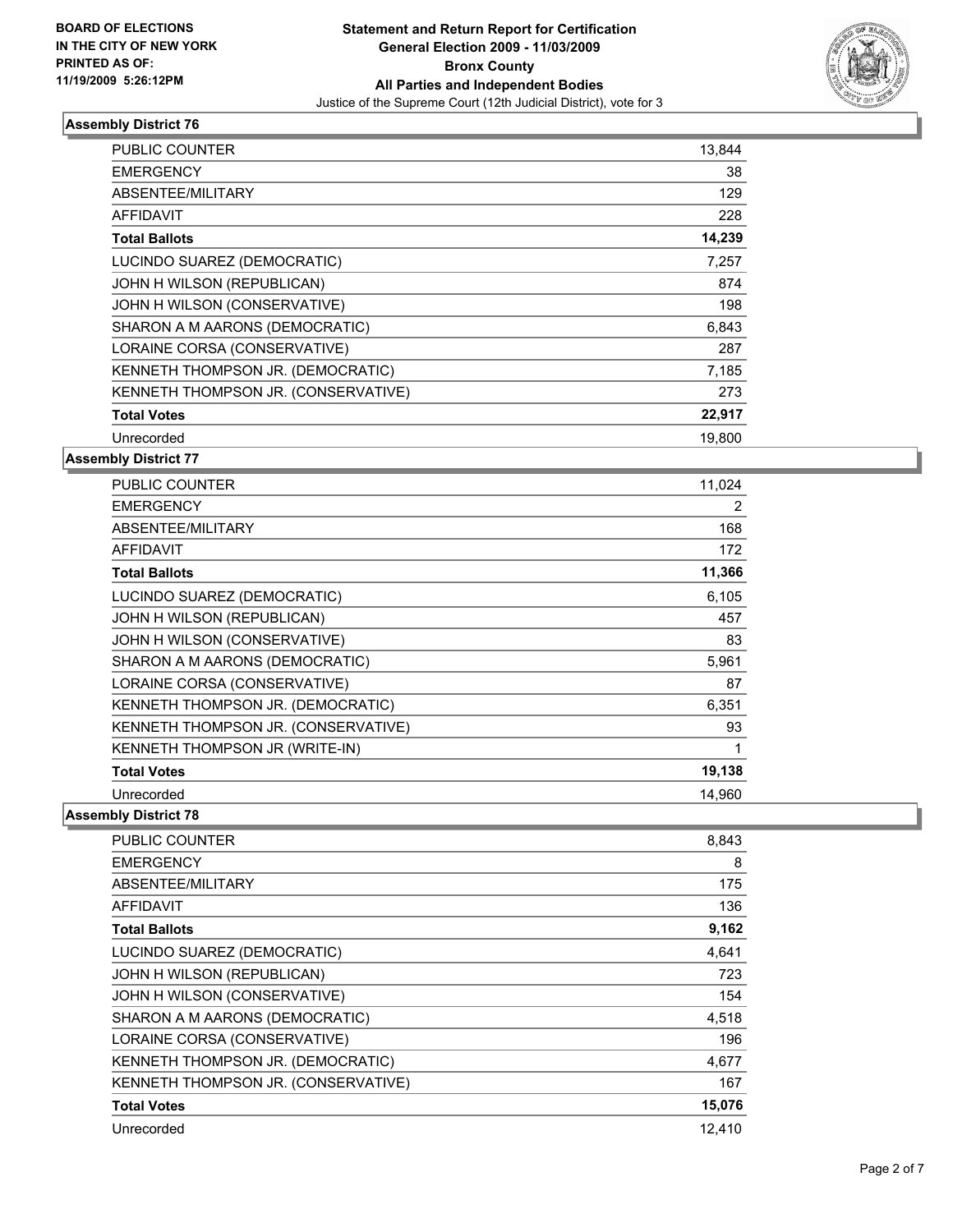

| <b>PUBLIC COUNTER</b>               | 12,825 |
|-------------------------------------|--------|
| <b>EMERGENCY</b>                    | 90     |
| ABSENTEE/MILITARY                   | 156    |
| <b>AFFIDAVIT</b>                    | 159    |
| <b>Total Ballots</b>                | 13,230 |
| LUCINDO SUAREZ (DEMOCRATIC)         | 6,806  |
| JOHN H WILSON (REPUBLICAN)          | 513    |
| JOHN H WILSON (CONSERVATIVE)        | 81     |
| SHARON A M AARONS (DEMOCRATIC)      | 6,756  |
| LORAINE CORSA (CONSERVATIVE)        | 133    |
| KENNETH THOMPSON JR. (DEMOCRATIC)   | 7,300  |
| KENNETH THOMPSON JR. (CONSERVATIVE) | 124    |
| <b>Total Votes</b>                  | 21,713 |
| Unrecorded                          | 17,977 |

| <b>PUBLIC COUNTER</b>               | 13,928 |
|-------------------------------------|--------|
| <b>EMERGENCY</b>                    | 65     |
| ABSENTEE/MILITARY                   | 406    |
| <b>AFFIDAVIT</b>                    | 173    |
| <b>Total Ballots</b>                | 14,572 |
| LUCINDO SUAREZ (DEMOCRATIC)         | 6,252  |
| JOHN H WILSON (REPUBLICAN)          | 2,312  |
| JOHN H WILSON (CONSERVATIVE)        | 486    |
| SHARON A M AARONS (DEMOCRATIC)      | 6,204  |
| LORAINE CORSA (CONSERVATIVE)        | 725    |
| KENNETH THOMPSON JR. (DEMOCRATIC)   | 6,181  |
| KENNETH THOMPSON JR. (CONSERVATIVE) | 563    |
| ALLISON M. OLDAK (WRITE-IN)         | 1      |
| RICHARD NAGAN (WRITE-IN)            | 3      |
| <b>Total Votes</b>                  | 22,727 |
| Unrecorded                          | 20,989 |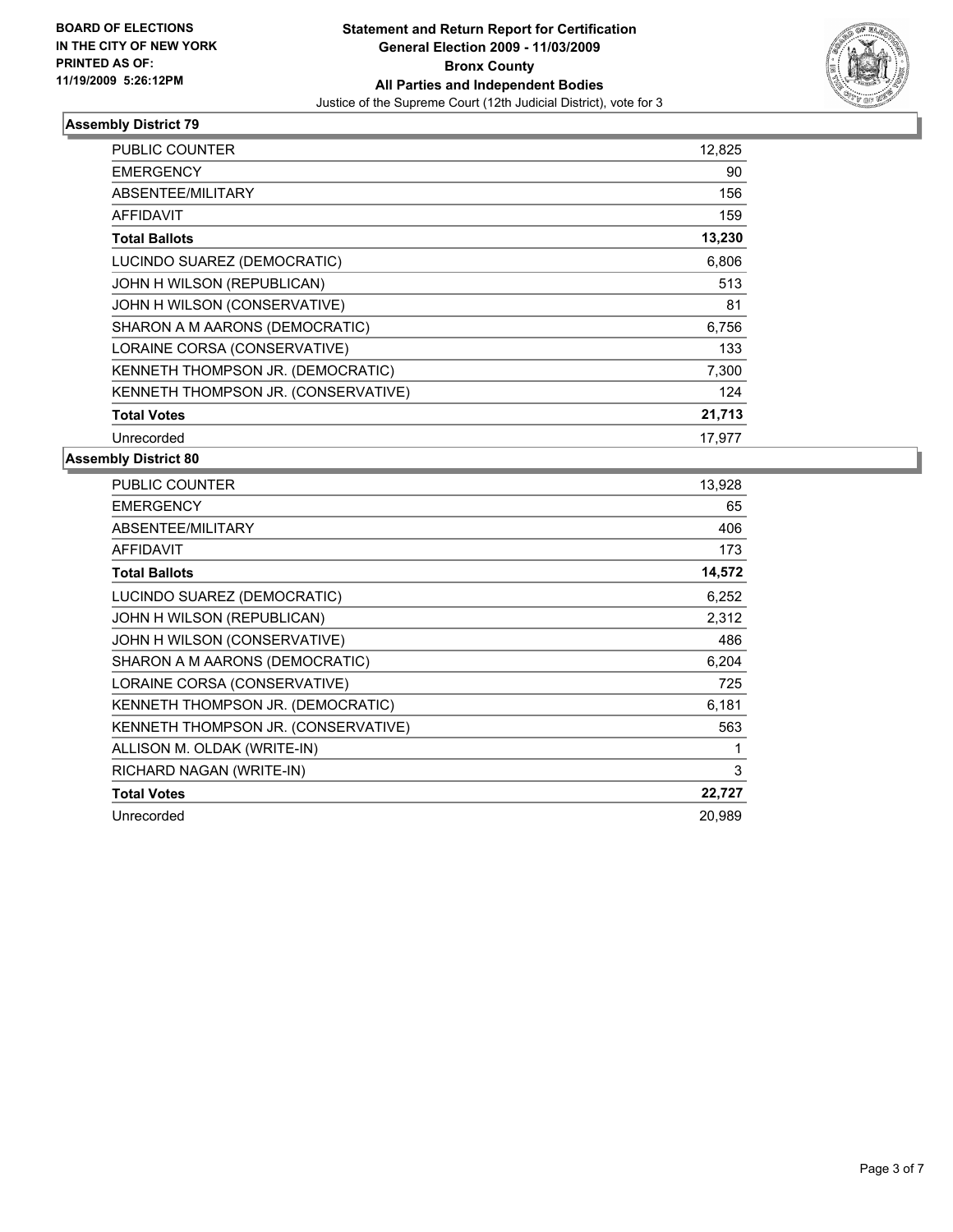

| <b>PUBLIC COUNTER</b>               | 17,935 |
|-------------------------------------|--------|
| <b>EMERGENCY</b>                    | 160    |
| ABSENTEE/MILITARY                   | 584    |
| <b>AFFIDAVIT</b>                    | 143    |
| <b>Total Ballots</b>                | 18,822 |
| LUCINDO SUAREZ (DEMOCRATIC)         | 8,902  |
| JOHN H WILSON (REPUBLICAN)          | 2,934  |
| JOHN H WILSON (CONSERVATIVE)        | 812    |
| SHARON A M AARONS (DEMOCRATIC)      | 9,398  |
| LORAINE CORSA (CONSERVATIVE)        | 1,017  |
| KENNETH THOMPSON JR. (DEMOCRATIC)   | 8,886  |
| KENNETH THOMPSON JR. (CONSERVATIVE) | 938    |
| AARONS (WRITE-IN)                   | 1      |
| CARLOS PENA (WRITE-IN)              | 1      |
| DEBRA G. FOX (WRITE-IN)             | 1      |
| MARINA PENA (WRITE-IN)              | 1      |
| SUAREZ (WRITE-IN)                   | 1      |
| THOMPSON (WRITE-IN)                 | 1      |
| <b>Total Votes</b>                  | 32,893 |
| Unrecorded                          | 23,573 |

| <b>PUBLIC COUNTER</b>               | 20,601 |
|-------------------------------------|--------|
| <b>EMERGENCY</b>                    | 76     |
| ABSENTEE/MILITARY                   | 453    |
| <b>AFFIDAVIT</b>                    | 131    |
| <b>Total Ballots</b>                | 21,261 |
| LUCINDO SUAREZ (DEMOCRATIC)         | 8,988  |
| JOHN H WILSON (REPUBLICAN)          | 3,270  |
| JOHN H WILSON (CONSERVATIVE)        | 883    |
| SHARON A M AARONS (DEMOCRATIC)      | 8,974  |
| LORAINE CORSA (CONSERVATIVE)        | 1,229  |
| KENNETH THOMPSON JR. (DEMOCRATIC)   | 9,359  |
| KENNETH THOMPSON JR. (CONSERVATIVE) | 995    |
| JOSEPH J SAVINO (WRITE-IN)          | 1      |
| RAPHAEL SAVINO (WRITE-IN)           | 1      |
| <b>Total Votes</b>                  | 33,700 |
| Unrecorded                          | 30,083 |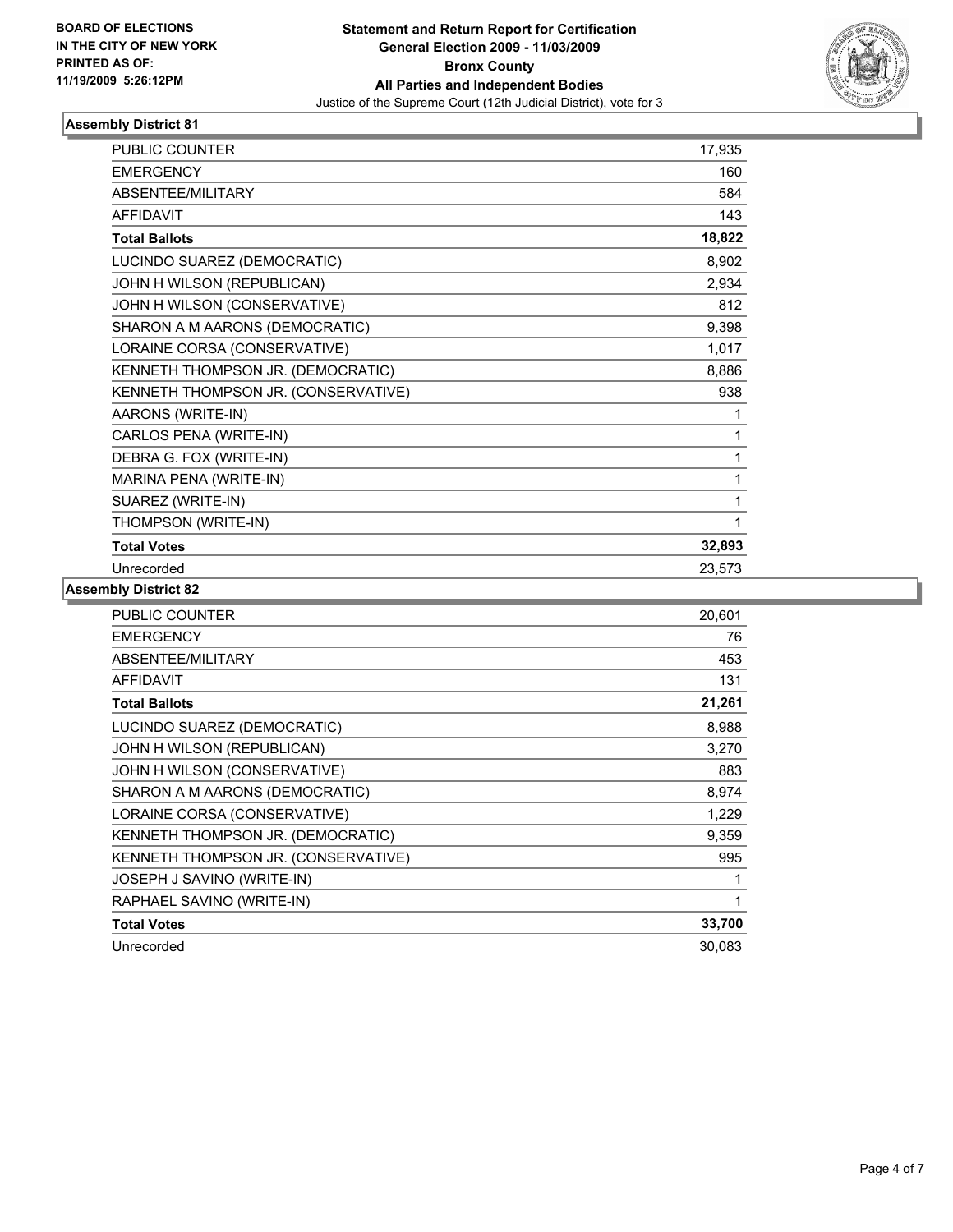

| <b>PUBLIC COUNTER</b>               | 13,585 |
|-------------------------------------|--------|
| <b>EMERGENCY</b>                    | 28     |
| ABSENTEE/MILITARY                   | 256    |
| <b>AFFIDAVIT</b>                    | 101    |
| <b>Total Ballots</b>                | 13,970 |
| LUCINDO SUAREZ (DEMOCRATIC)         | 7,970  |
| JOHN H WILSON (REPUBLICAN)          | 526    |
| JOHN H WILSON (CONSERVATIVE)        | 123    |
| SHARON A M AARONS (DEMOCRATIC)      | 8,295  |
| LORAINE CORSA (CONSERVATIVE)        | 166    |
| KENNETH THOMPSON JR. (DEMOCRATIC)   | 8,420  |
| KENNETH THOMPSON JR. (CONSERVATIVE) | 191    |
| <b>Total Votes</b>                  | 25,691 |
| Unrecorded                          | 16,219 |

| <b>PUBLIC COUNTER</b>               | 11,377 |
|-------------------------------------|--------|
| <b>EMERGENCY</b>                    | 49     |
| ABSENTEE/MILITARY                   | 83     |
| <b>AFFIDAVIT</b>                    | 162    |
| <b>Total Ballots</b>                | 11,671 |
| LUCINDO SUAREZ (DEMOCRATIC)         | 5,852  |
| JOHN H WILSON (REPUBLICAN)          | 563    |
| JOHN H WILSON (CONSERVATIVE)        | 105    |
| SHARON A M AARONS (DEMOCRATIC)      | 5,474  |
| LORAINE CORSA (CONSERVATIVE)        | 139    |
| KENNETH THOMPSON JR. (DEMOCRATIC)   | 5,855  |
| KENNETH THOMPSON JR. (CONSERVATIVE) | 169    |
| WILLIAM DELOATCH (WRITE-IN)         | 1      |
| <b>Total Votes</b>                  | 18,158 |
| Unrecorded                          | 16,855 |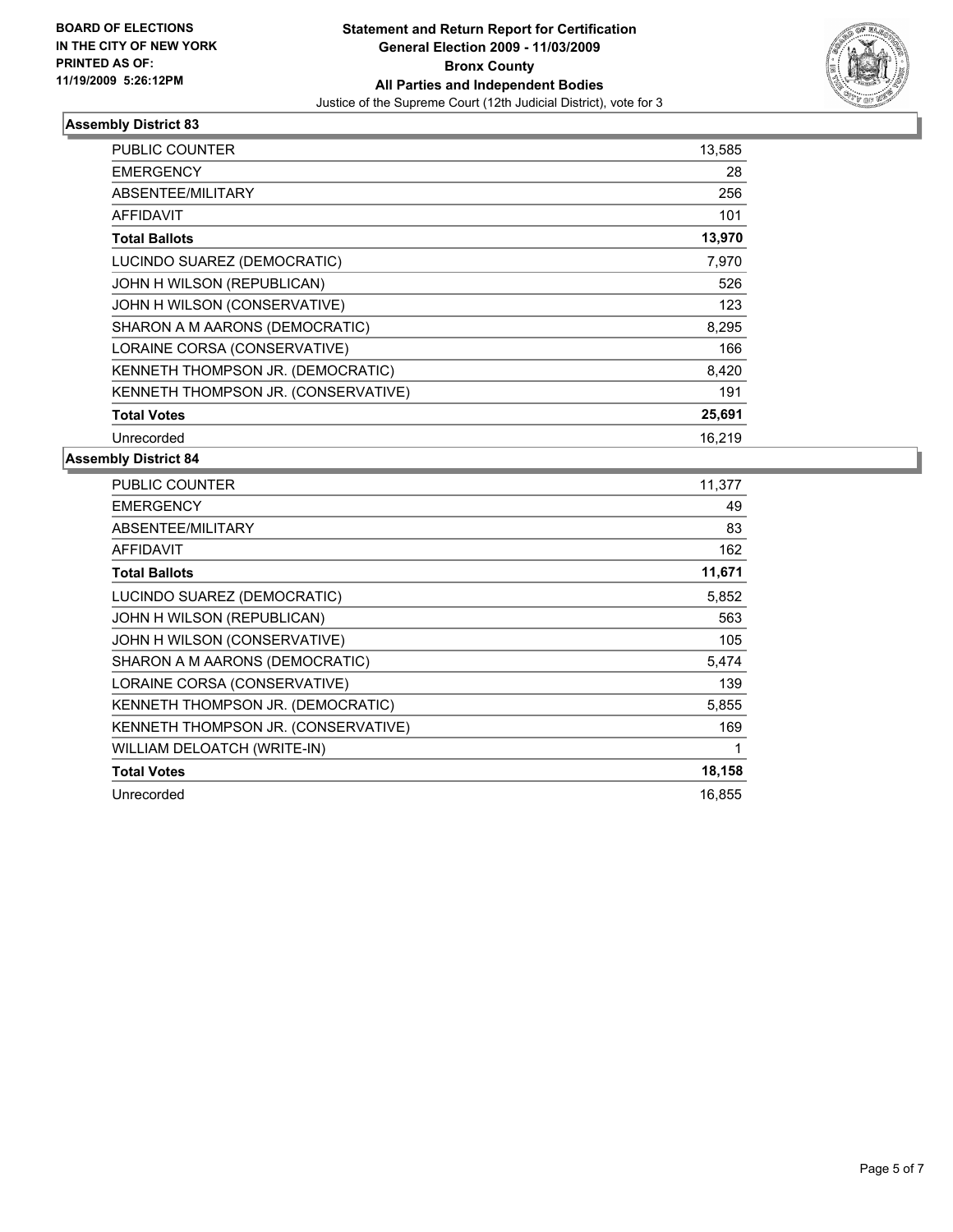

| <b>PUBLIC COUNTER</b>               | 11,382 |
|-------------------------------------|--------|
| <b>EMERGENCY</b>                    | 81     |
| ABSENTEE/MILITARY                   | 126    |
| <b>AFFIDAVIT</b>                    | 129    |
| <b>Total Ballots</b>                | 11,718 |
| LUCINDO SUAREZ (DEMOCRATIC)         | 6,019  |
| JOHN H WILSON (REPUBLICAN)          | 494    |
| JOHN H WILSON (CONSERVATIVE)        | 87     |
| SHARON A M AARONS (DEMOCRATIC)      | 5,772  |
| LORAINE CORSA (CONSERVATIVE)        | 110    |
| KENNETH THOMPSON JR. (DEMOCRATIC)   | 6,173  |
| KENNETH THOMPSON JR. (CONSERVATIVE) | 95     |
| KENNETH THOMPSON JR (WRITE-IN)      | 1      |
| LUCINDO SUAREZ (WRITE-IN)           | 1      |
| SHARON AARONS (WRITE-IN)            | 1      |
| <b>Total Votes</b>                  | 18,753 |
| Unrecorded                          | 16.401 |

| <b>PUBLIC COUNTER</b>               | 8,648  |
|-------------------------------------|--------|
| <b>EMERGENCY</b>                    | 38     |
| ABSENTEE/MILITARY                   | 74     |
| AFFIDAVIT                           | 167    |
| <b>Total Ballots</b>                | 8,927  |
| LUCINDO SUAREZ (DEMOCRATIC)         | 4,541  |
| JOHN H WILSON (REPUBLICAN)          | 478    |
| JOHN H WILSON (CONSERVATIVE)        | 81     |
| SHARON A M AARONS (DEMOCRATIC)      | 4,464  |
| LORAINE CORSA (CONSERVATIVE)        | 97     |
| KENNETH THOMPSON JR. (DEMOCRATIC)   | 4,619  |
| KENNETH THOMPSON JR. (CONSERVATIVE) | 97     |
| <b>Total Votes</b>                  | 14,377 |
| Unrecorded                          | 12.404 |